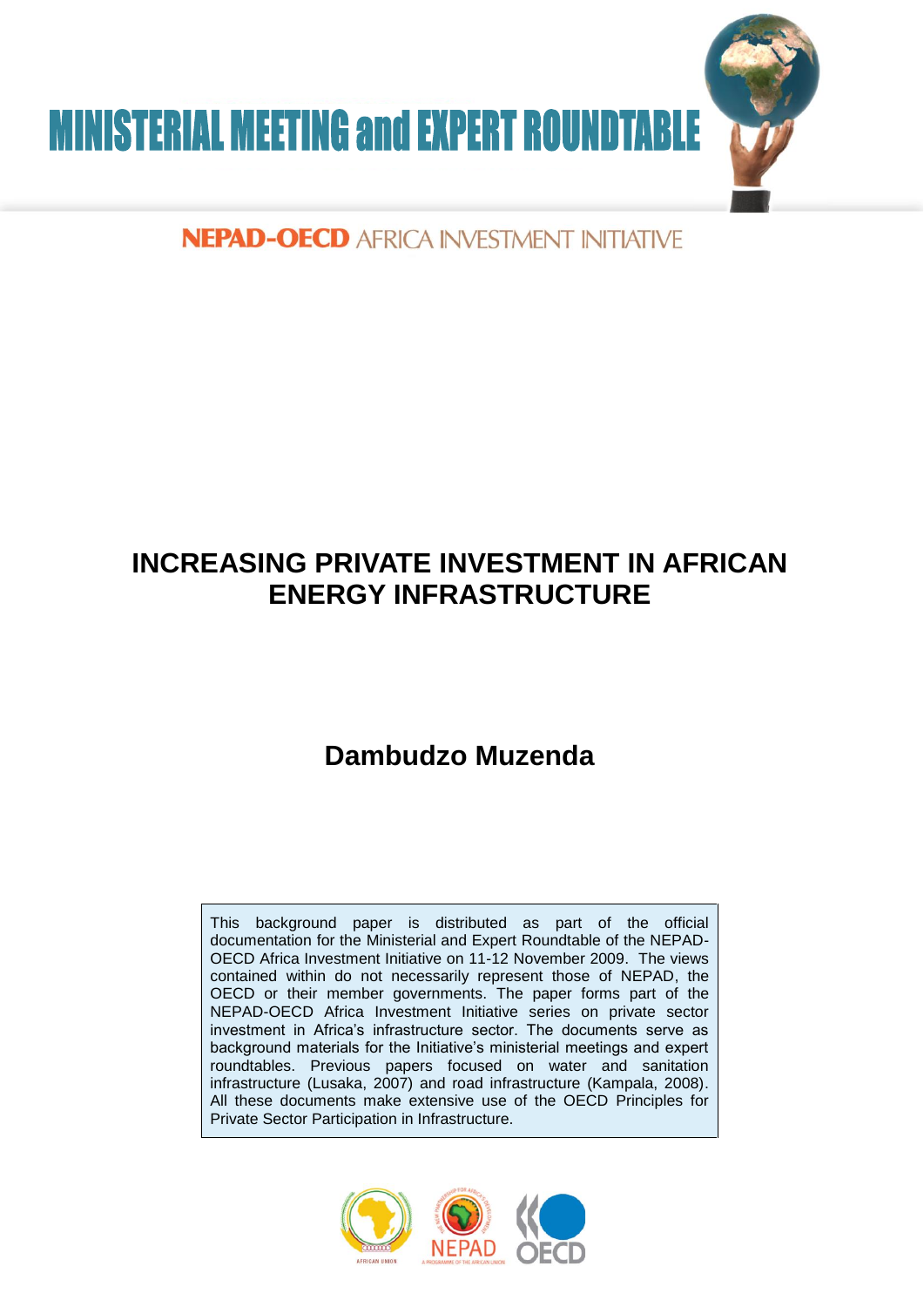## **List of Acronyms**

| <b>ODA</b>    | <b>Official Development Assistance</b>                 |  |
|---------------|--------------------------------------------------------|--|
| <b>PPP</b>    | Public-Private Partnership                             |  |
| <b>PPA</b>    | <b>Power Purchasing Agreement</b>                      |  |
| <b>GDP</b>    | <b>Gross Domestic Product</b>                          |  |
| <b>SADC</b>   | Southern Africa Development Community                  |  |
| <b>IFC</b>    | <b>International Finance Corporation</b>               |  |
| <b>JBIC</b>   | Japan Bank for International Cooperation               |  |
| <b>PIDG</b>   | Private Infrastructure Development Group               |  |
| <b>OECD</b>   | Organisation for Economic Cooperation and Development  |  |
| <b>PRG</b>    | <b>Partial Risk Guarantee</b>                          |  |
| <b>IBRD</b>   | International Bank for Reconstruction and Development  |  |
| <b>TCX</b>    | The Currency Exchange Fund                             |  |
| <b>GIIF</b>   | Global Index Insurance Facility                        |  |
| <b>AICD</b>   | Africa Infrastructure Country Diagnostic               |  |
| <b>IPP</b>    | <b>Independent Power Producer</b>                      |  |
| <b>UEB</b>    | <b>Uganda Electricity Board</b>                        |  |
| <b>UETCL</b>  | Uganda Electricity Transmission Company Limited        |  |
| <b>UEDCL</b>  | <b>Uganda Electricity Distribution Company Limited</b> |  |
| <b>ERA</b>    | <b>Electricity Regulatory Authority</b>                |  |
| <b>MYT</b>    | Multi Year Tariffs                                     |  |
| <b>PPA</b>    | Power Purchase Agreement                               |  |
| <b>KPLC</b>   | Kenya Power and Lighting Company                       |  |
| <b>SSA</b>    | Sub Saharan Africa                                     |  |
| <b>ICA</b>    | Infrastructure Consortium for Africa                   |  |
| <b>ECOWAS</b> | Economic Community of West African States              |  |
| <b>DFIs</b>   | <b>Development Finance Institutions</b>                |  |
|               |                                                        |  |

## **ACKNOWLEDGEMENTS**

This paper has been prepared by the Secretariat of the NEPAD-OECD Africa Investment Initiative. We are grateful for the comments and advice received from: Kate Bayliss (University of London, School of Oriental and African Studies); Rod Cargill (EnergyNet Limited); Himesh Dhungel (Millennium Challenge Corporation); Vivien Foster (World Bank); Ada Karina Izaguirre (World Bank); Callixte Kambanda (African Development Bank); Céline Kauffmann (OECD); Teresa Malyshev (International Energy Agency); Jose Molina Jr. (World Bank); Christopher Segar (International Energy Agency); and Bernhard Tilemann (African Development Bank).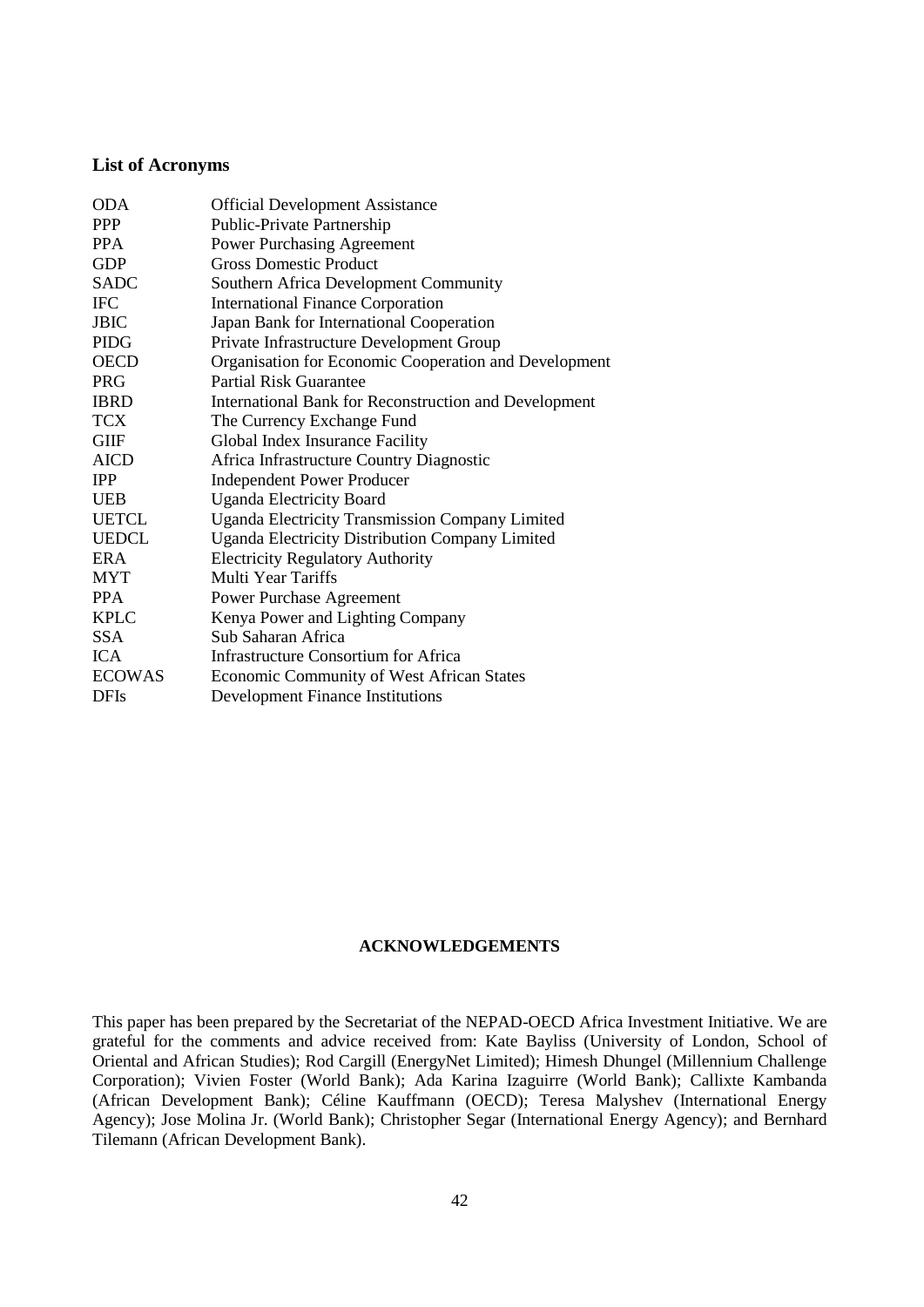## **A. EXECUTIVE SUMMARY**

More than two-thirds of countries in Sub-Saharan Africa are currently experiencing a debilitating power crisis. The crisis is the result of many factors: strong economic growth, which has in turn led to the rapid increase in electricity consumption and urbanization; and poor planning for boosting generation and distribution capacity and maintaining infrastructure. The human and economic consequences are significant. There is an urgent need to address the problems plaguing the power sector, but a large gap exists between infrastructure needs and the availability of resources. An estimated USD 40.8 billion a year in investments are needed for Africa's power sector, but ODA and funding from the public sector are not sufficient to meet this need. Consequently, the private sector will need to play a significant role in closing the demand-resources gap by providing funds and expertise.

This paper outlines three sets of factors that impede private sector investment in energy infrastructure, their associated risks, and how African governments and their development partners can tackle these impediments.

**Financial impediments** include the high costs inherent to the energy sector, including project preparation, tenders and importing commodities such as crude oil and gas. Limited access to funding is also a problem. Most countries have poor or non-existent sovereign credit ratings, limiting their access to international credit markets, and domestic capital markets are narrow. Potentially valuable financial instruments like project bonds are generally not available. **Financial risks** include insufficient cost recovery, elastic demand, non-payment or inability to pay for services, and foreign exchange risk. Possible **initiatives** to overcome these difficulties entail investing in costreducing technology; using syndicated loans; expanding pension funds and project bonds; increasing partial risk guarantees; using indexing for foreign currency risk; and investing in pre-payment meters.

## **Regulatory impediments** involve the lack of independent or impartial

regulators in some countries; lack of competition or open access to transmission and distribution networks; one-off power purchase agreements (PPAs) rather than standard PPAs; weak procurement laws; inefficient or non-transparent tendering processes that result in cancelled, postponed or disputed tenders; poor contract laws; and tariffs that are set by the government with no provision for inflation or changes in cost. The **regulatory risks** are the breach of contracts, the partiality of regulators, and the inability to raise tariffs to cover costs. Possible **initiatives** include setting multi-year tariffs with automatic adjustment clauses; unbundling utilities into different components to open up competition; setting renegotiation clauses in original contracts; and outlining performance targets for public authorities and private concessionaires.

**Capacity impediments** include the lack of skills among public officials to manage Public Private Partnerships (PPPs); most local judicial systems do not have the capacity to handle complex contracts or disputes; and regional and sub-national regulatory frameworks are not harmonized, which poses problems for projects that cross borders. **Capacity risks** consist of bureaucratic procedures that effectively halt or delay a project; change in administrations and consequently different rules for investors; uneven policies in different countries; and nationalization or expropriation. Possible initiatives for tackling these impediments include streamlining public agencies to minimize bureaucracy; hiring and developing individuals who have experience in PPPs; and strengthening regional PPP capacity and cooperation.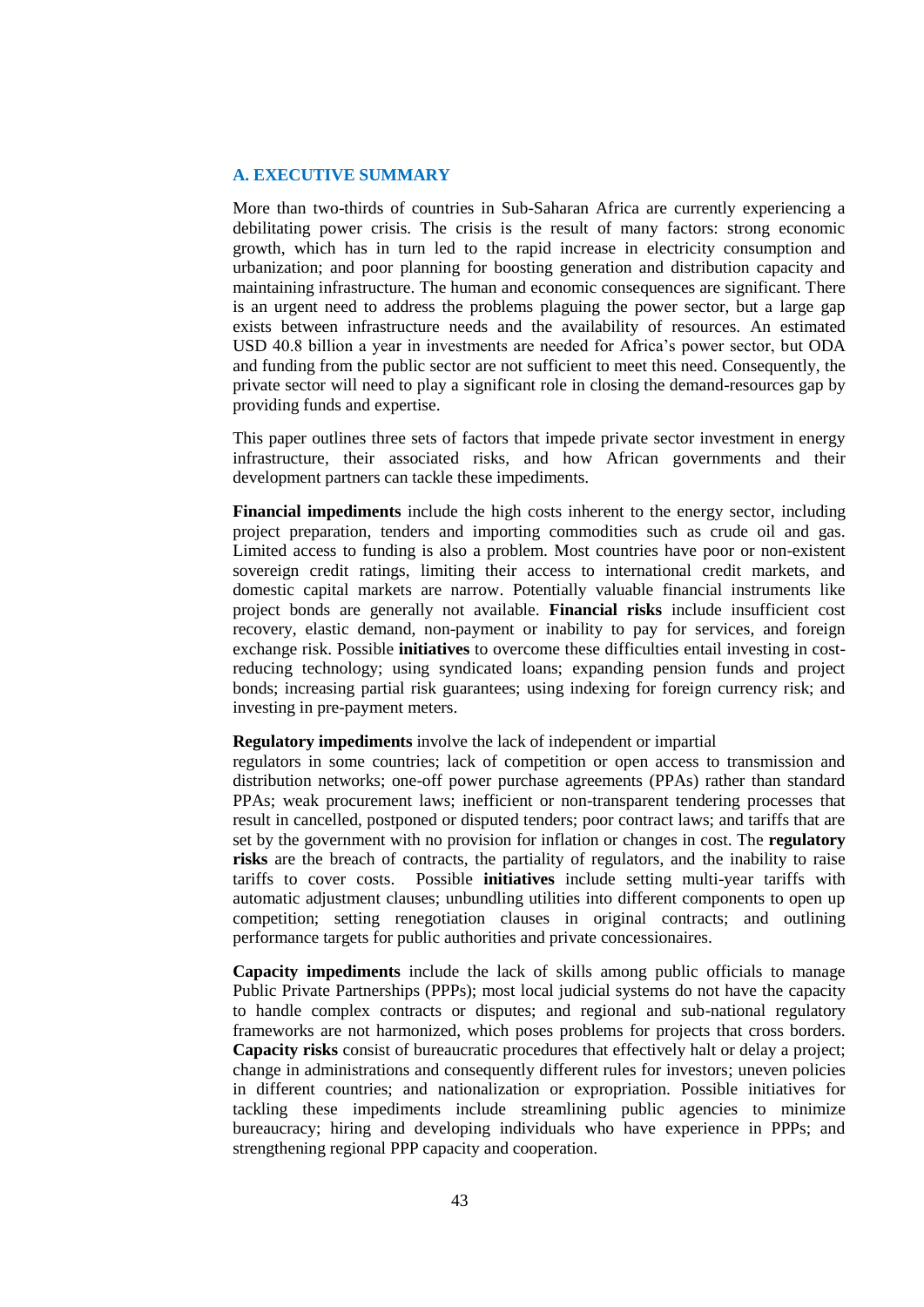# **B. INCREASING PRIVATE INVESTMENT IN AFRICAN ENERGY INFRASTRUCTURE**

## **I. Introduction**

## *The power crisis*

*Increased consumption and urbanisation fuels the power crisis*

*The existing infrastructure is inadequate and badly maintained*

*USD 40.8 billion a year needed for Africa's power sector*

*Economic activity and individual consumers adversely affected*

1. More than 30 of the 48 countries in Sub-Saharan Africa are currently facing a debilitating power crisis (IMF Regional Economic Outlook, 2008). The crisis is fuelled in part by growing demand for power, with electricity consumption expected to grow at a yearly rate of 2.6% (IEA International Energy Outlook). At the same time, rates of urbanization have been increasing at 3.5% a year (UNEP Africa Environment Outlook) and industrial and manufacturing sectors expanding, thus adding to the growing demand for power.

2. At present, however, not enough electricity is generated to keep up with growing demand: since 1980 generation capacity has increased by an annual average of 2.9% even though this rate should be equal to the economic growth rate for capacity to meet demand (Regional Economic Outlook, 2008). Transmission systems lack adequate backup lines and are not able to function fully due to lack of maintenance. Because of the deficiency in capacity, many countries have resorted to load shedding, or power rationing, in order to cope. Energy sources such as river basins are under-utilized, with only 20% of the total potential of hydropower plants under use (Kalitsi/ UN, 2003). Illegal connections are rampant, resulting in huge systems losses and hampering the transmission of electricity. Rural areas are too widely dispersed for grid lines to extend to them. And only 12% of rural households have access to electricity (Africa Infrastructure Country Diagnostic, 2009).

3. African governments have not been able to amass the funds needed to invest in new generation capacity and maintain existing infrastructure. Between 1990 and 2004, most infrastructure investments were in the telecommunications sector (APRM, 2008). A total of USD 40.8 billion a year in investments is needed for Africa's power sector, with USD 26.72 billion for capital expenditure and USD 14.08 billion for operations and maintenance (Energy Week/ World Bank 2009).But power sector spending is 6.35% of overall GDP in SSA (World Bank Presentation, Forster et al)<sup>1</sup>. Investments from all multilateral sources to energy in Africa have amounted to 9.7% of total multilateral finance (See Appendix 3 for trends in energy investments). Utilities are badly managed and in many cases, still vertically integrated. Regulations are often weak and regulatory bodies are rarely independent or effective (Eberhard, 2008).

## *Impact on the population and the economy*

4. With power outages occurring on average 56 days a year (ICA website), the impact on quality of life and economic activity is substantial. Seventy-seven% of households in SSA do not have access to electricity (ICA website). Businesses incur extra costs acquiring their own power source - 70% of firms in Kenya, for example, have their own generators (Ramachandran et al, 2009). For businesses in the informal sector, power cuts lead to losses of 6% of sales revenues (Regional Economic Outlook 2009).

 $\mathbf{1}$ 

<sup>1</sup> The 2008 IMF Regional Economic Outlook reports that Sub-Saharan countries spend 2.7% of GDP on average on power. They also report that public investment in power is an average of 0.7% of GDP.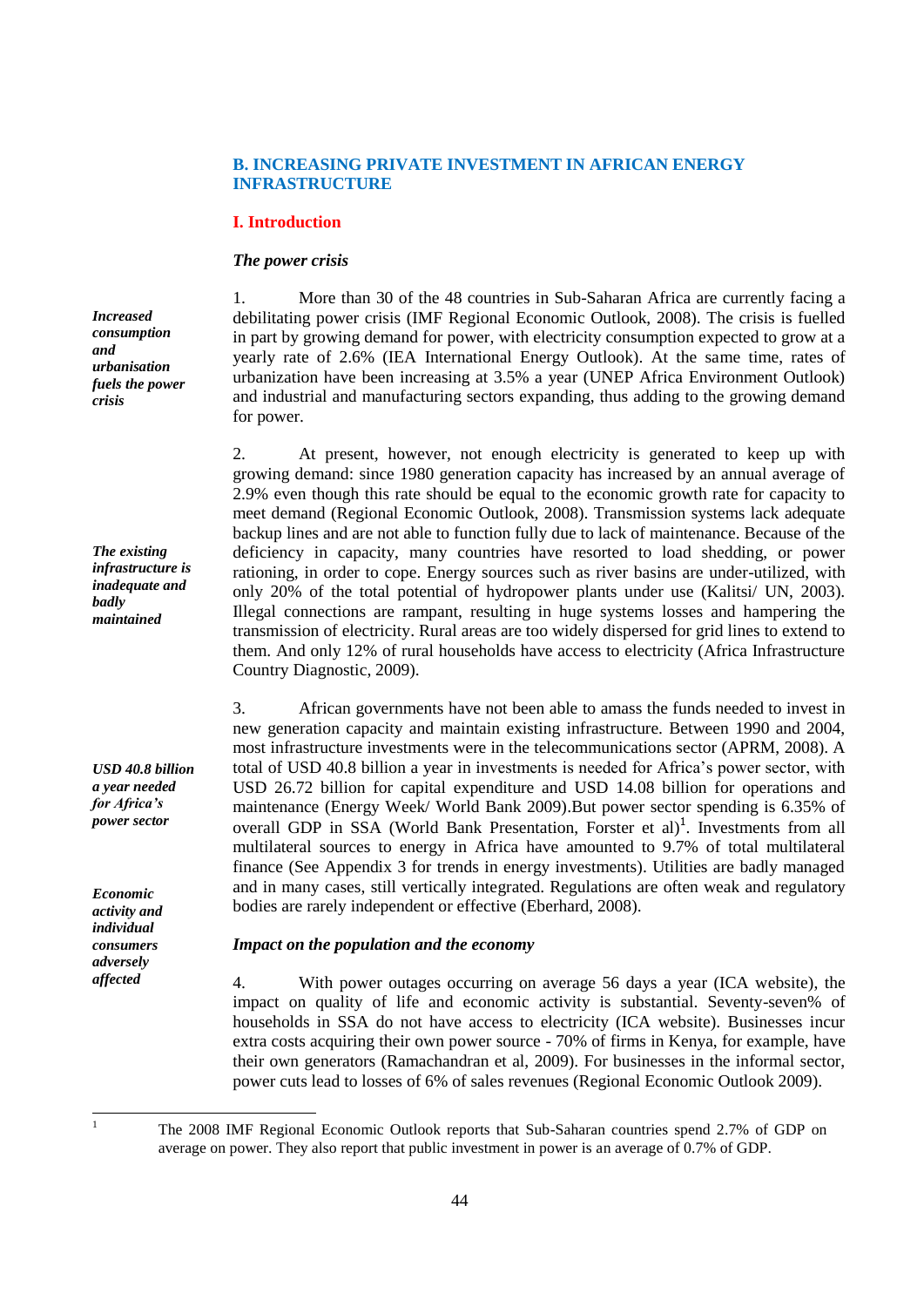The cost to the economy as a whole because of load shedding is estimated at 2.1% of GDP on average (World Bank Factsheet). In addition, African consumers and small businesses spend USD 17 billion a year on kerosene lamps and candles (World Bank Factsheet). Hospitals cannot use medical equipment or store medicines, students cannot read at night, and stores lose their merchandise if their produce goes bad following a power cut.

5. This paper will argue that if the power crisis is to be resolved, it will require increased funding, better regulations, and greater capacity within the public sector.

## *Role of the private sector*

*The private sector can bring many benefits to the table*

6. It is widely acknowledged that the private sector can play an important role in tackling Africa's power crisis.*<sup>2</sup>* The OECD Principles for Private Sector Participation in Infrastructure*<sup>3</sup>* detail the potential benefits of the private sector's involvement in infrastructure: filling the funding gap for projects; creating a more competitive environment; providing technological and managerial expertise. With its concern for maximizing profit, the private sector can also help reduce operating costs, which is essential for financial viability given current weak revenue flows. Most private companies have a wealth of experience in different sectors and have worked in several countries and contexts, so they can bring this wealth of knowledge to power projects. Their penchant for sectoral management efficiency also stands to benefit power companies in Africa. Box 1 below summarizes the forms of private sector participation in power projects.

## **Box 1: Forms of private sector participation**

Management and lease contracts – a private entity manages a state-owned enterprise. The government finances the investment and the enterprise remains in public hands. E.g. Mali and Tanzania

Concession agreements - a private entity takes over a state-owned enterprise for a set period of time, assuming the investment risk and management responsibilities. The public sector resumes ownership of the enterprise at the end. e.g. Uganda

Divestiture - a private entity buys an equity stake in a state owned enterprise through an asset sale, public offering or mass privatization project.

Independent Power Producer (IPP)– An IPP operates a generation plant and sells power to the government-owned utility.e.g. Ghana and South Africa.

*But there are limits to what the private sector can do*

7. All the same, there is a limit to the role the private sector can play. Private investors have neglected hydropower, preferring thermal generation instead. Indeed, some governments have stepped up to develop electricity projects after realizing that the private sector would not engage in them. Moreover, efforts at attracting the private sector to rural electrification projects are likely to be futile due to the low returns on investment (UNEP, 2006). Ultimately, because the needs are so great, the public sector and private

*The private sector's participation takes different forms*

 $\frac{1}{2}$  In a paper on capture and corruption in public utilities, for example, Emmanuelle Auriol and Aymeric Blanc point to empirical evidence that privatization tends to improve firms' performance, result in better asset management and a reduction in unpaid bills, payment delays and theft. 3

*OECD Principles for Private Sector Participation in Infrastructure*; OECD, 2007. The full text can be found at http://www.oecd.org/dataoecd/41/33/38309896.pdf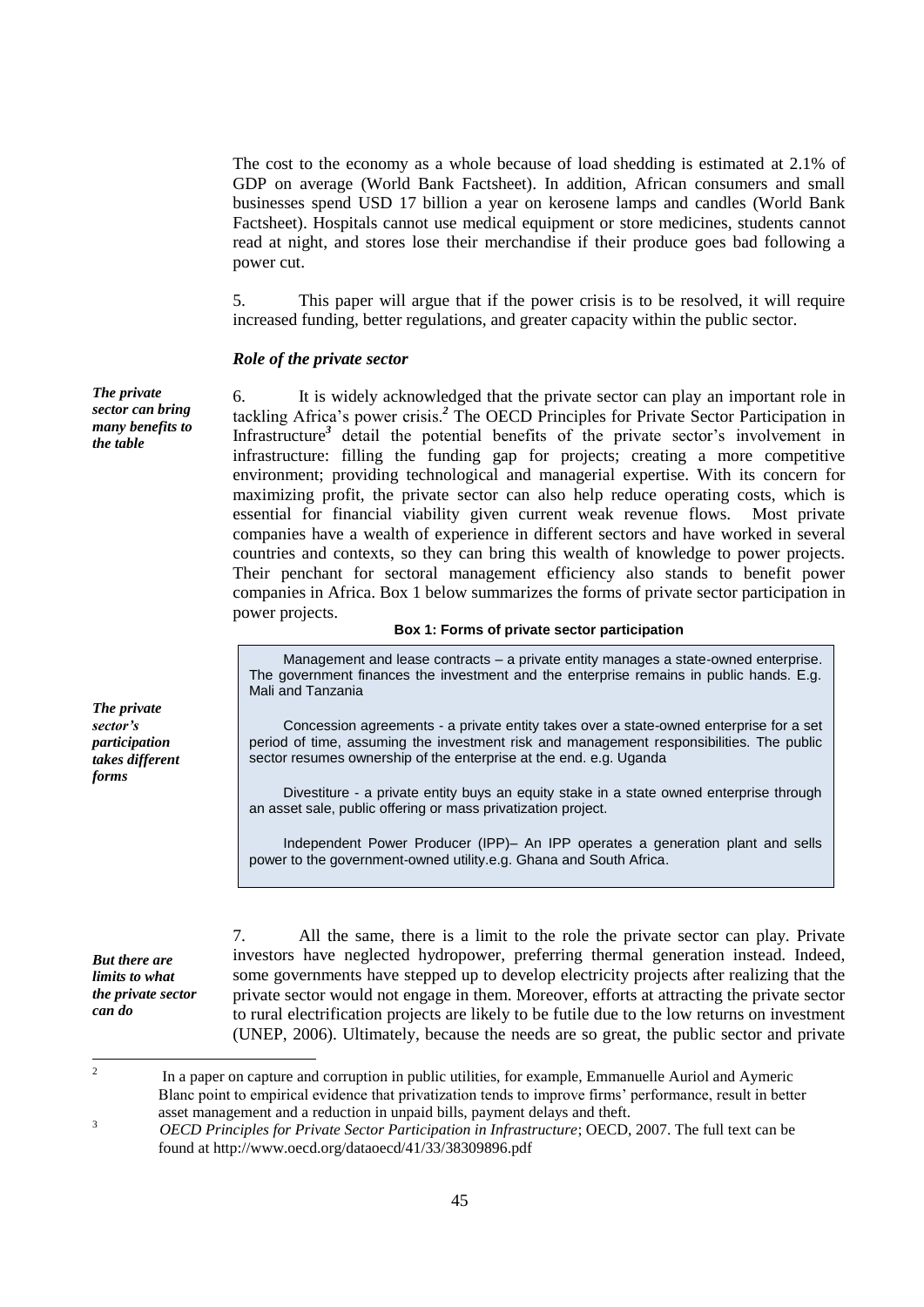investors will need to collaborate to develop power projects and fight energy poverty in Africa.

## *Impediments to private sector participation*

*Three main types of impediments*

8. This paper looks at three main impediments to private sector participation in energy infrastructure in Africa: i) financial ii) regulatory and iii) capacity. The challenges are linked, and are exacerbated by significant risks. The Mmamabula Energy project in Botswana is an example of the interplay of challenges that private investors often face (see Fig. 1).





*The Mmamabula project illustrates the issues involved in launching energy projects*

# **II. Financial factors**

9. **Financial impediments to investing in the energy sector:** Financial impediments to energy projects include the high costs of power projects in Africa and limited access to funding. There are also significant financial risks associated with energy investments.

*Projects carry substantial fixed and operating costs*

10. **High costs inherent to energy projects:** For potential private investors, the financial costs that are incurred throughout the lifespan of a project can be enormous. The average investment commitment for an energy project is USD 109 million.*<sup>4</sup>* Before any energy project begins, feasibility studies need to take place. Tendering and environmental impact studies are also essential. In total, the costs of project preparation and tendering can be up to 4% of total investment costs (ICA, PPIAF, 2008). There are other high costs involved. For companies working on generation projects in landlocked countries, the costs of importing inputs like crude oil and coal can be exorbitant. They

 $\frac{1}{4}$ 

Own calculations based on PPIAF database.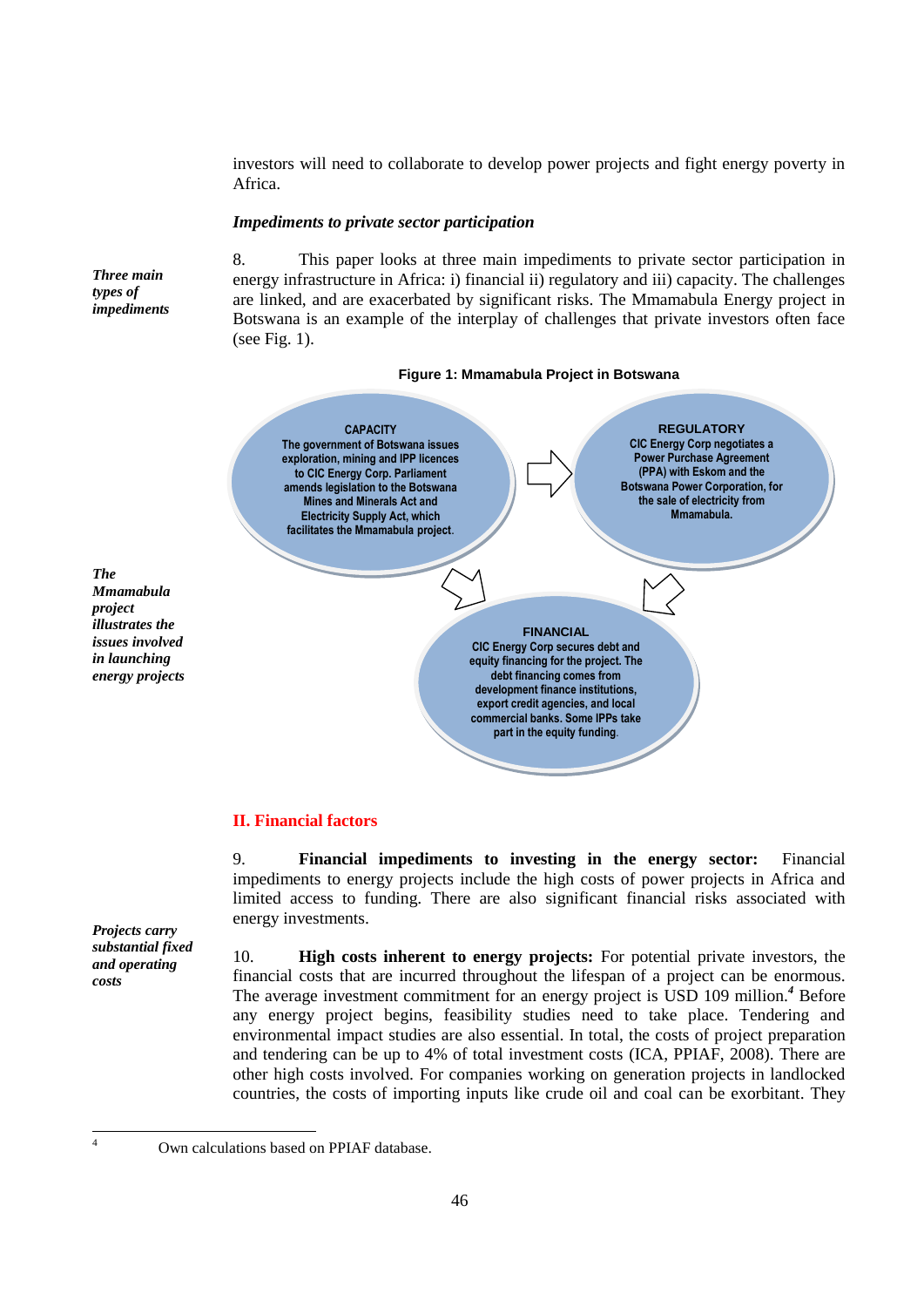also need to use gas turbines, which can take up to three years to construct (Amobi, 2007). Once generation is underway, the average operating costs for diesel-based generation run at USD 0.27/kWh, which is about three times the cost of generation in countries with larger-scale power systems (Regional Economic Outlook, 2008). All these factors tend to render power projects unbankable.

## *Insufficient sources of finance:*

*Domestic capital markets are limited*

11. **i) Weak local markets:** High costs are exacerbated by narrow domestic capital markets and lack of sufficient funding for energy infrastructure projects. In a review of 24 African countries, the World Bank found that infrastructure loans are a small proportion of total bank loans. In the leading country, Cape Verde, 24% of total loans were for infrastructure, followed by Niger at 20% and Benin at 18%. In most countries less than 10% of total loans went to infrastructure and in some, infrastructure loans are non-existent (Irving, Manroth, 2009). Where financing is available locally, it is often short-term with high interest rates, which is unsuitable for the long duration of most energy projects.

12. **ii) Lack of access to international markets:** At the same time, most countries have poor or non-existent sovereign credit ratings, making it difficult to access international credit markets. Only South Africa, Botswana and Namibia have received investment-grade sovereign credit ratings of BBB or better, which indicate that they are unlikely to default on their sovereign debt. Because these ratings reflect a country's

*Most African countries do not have strong credit ratings* 

creditworthiness and investment climate, bad or non-existent scores increase the risk perception and the interest rates for project loans (Irving, Manroth 2009). 13. **iii) Undeveloped alternative financing:** Innovative financial instruments such as project bonds are generally not well developed or not available. While African pension funds exist, in most cases, a very small share is directed towards infrastructure projects: in Cape Verde infrastructure is only 13% of the total assets, in Uganda 1.8% and in

# *Financial risks associated with energy investments*

Tanzania 0.07% (Irving, Manroth 2009).

14. **Revenues won't cover costs:** The biggest risk is that revenues earned from a project will not be enough to cover the costs incurred. In 2005, the average operating costs for diesel-based power generation was USD 0.27/ kWh but average revenue was only USD 0.17/kWh (Regional Economic Outlook, 2008).This pattern may continue into the future.

15. **Low consumers' incomes:** Revenues may not be high enough because many consumers in African countries are from low-income backgrounds and their demand for electricity is quite elastic. In Malawi, for example, a 25% increase in electricity prices led to a record use of charcoal, even though its production was illegal (Bayliss, McKinley 2007). Non-payment for services and illegal connections are also big problems, with 52% of "hidden costs" attributable to collection losses (Regional Economic Outlook, 2008).

16. **Currency exposure:** Most private investors need to secure some, if not all, their debt in foreign currency but they earn their revenues in local currency. There is an exchange rate risk if the local currency is devalued: investors would get fewer returns when they convert their local earnings to foreign currency. This in turn significantly

*Revenue may be less than costs and consumers may not pay for services*

*Currency devaluation may increase debt weight*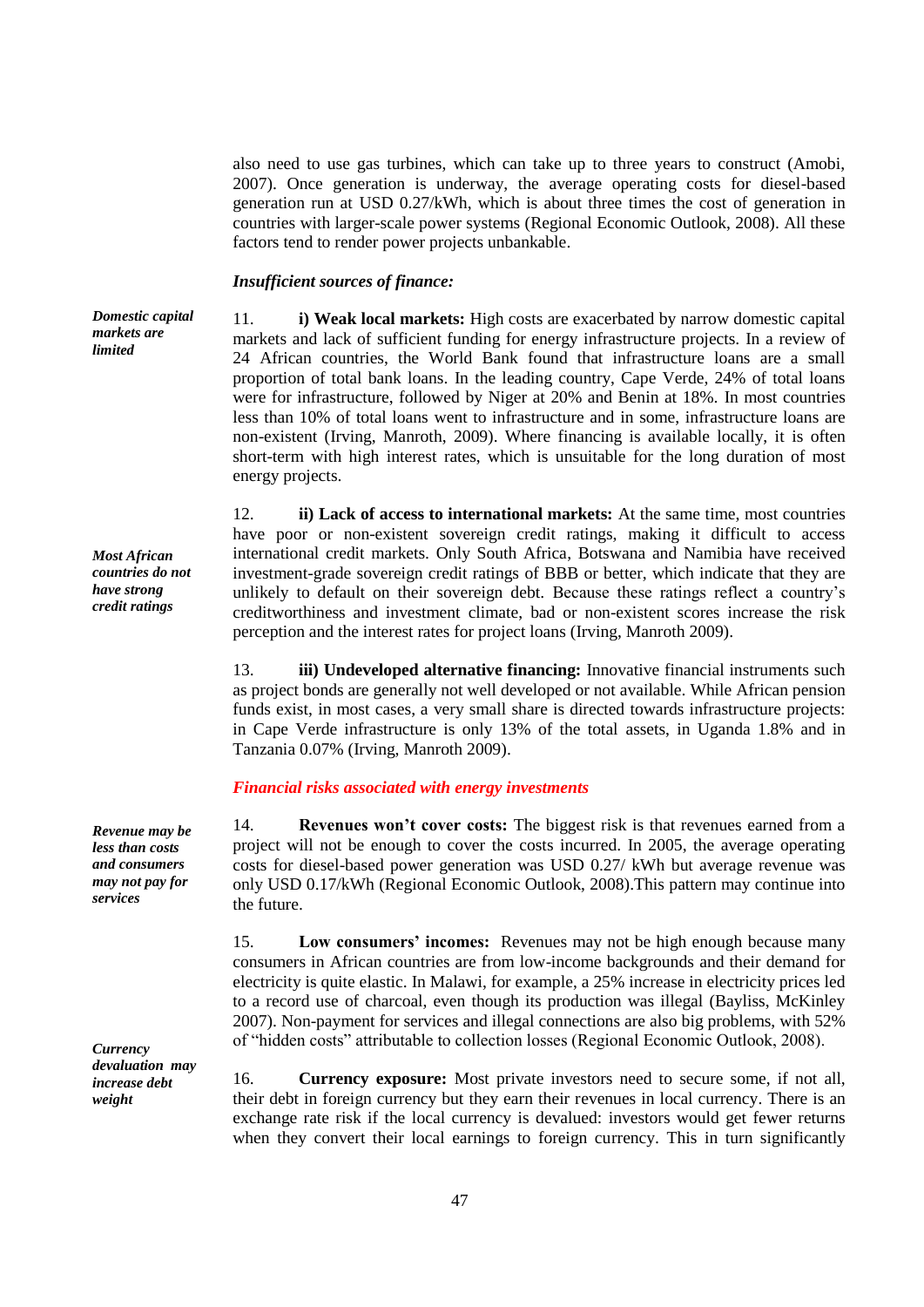increases their debt weight because there is less money available to service the foreigndenominated debt.

17. **Inflation:** In 2007, only 60 % of African countries had inflation rates greater than 5%. A year later, over 90 % of them did. The average inflation rate in 2008 was 10.7 %, attributable to the rise of energy and food prices (UNECA Economic Report on Africa 2009). While this spike in inflation may be temporary given the prevailing financial crisis, there is a risk that inflation will continue to grow during the duration of an energy project.

## *Suggestions to counter financial impediments and risks*

## *Improve local financing:*

18. **i) Syndicated loans:** One way to overcome weak local financing is through syndicated loans from several local banks, which have been successful in other sectors in Africa. For example, in 2006 eight local banks, Citibank, and the local affiliate of a West African regional bank all participated in the financing of Unicem, a Nigerian construction company. In that same year, Standard Bank, in conjunction with four Kenyan banks, pooled resources to fund Safaricom, a telecommunications firm in Kenya. The same model can be used for the energy sector.

#### **Box 2: Examples of Funding in Local Currency**

| <b>UNIT CONCERNED</b>                                                       | <b>DETAILS</b>                                                                                                                           | <b>EXAMPLE</b>                                                                                            |
|-----------------------------------------------------------------------------|------------------------------------------------------------------------------------------------------------------------------------------|-----------------------------------------------------------------------------------------------------------|
| <b>World Bank-IFC</b>                                                       | IFC offers local currency loans using derivatives                                                                                        | Loans committed using<br>quarantees in Ghanaian ce<br>Kenyan shillings, Nigerian r<br>and Zambian kwacha. |
| <b>JBIC Facility for</b><br><b>African Investment</b>                       | Lending in hard currency; equity investments; guarantees for<br>the loans of private banks; local currency financing for<br>projects     | 7.5 billion yen financing for<br>Eskom's Northern Grid<br><b>Transmission Project</b>                     |
| <b>GuarantCo</b>                                                            | Provides guarantees for local currency bonds or local<br>currency loans for infrastructure projects; operates only in<br>local currency: | Celtel in Chad and Celtel in<br>Kenya – both for<br>telecommunications                                    |
| <b>Emerging Africa</b><br><b>Infrastructure Fund</b><br>(sponsored by PIDG) | Provides long-term loans denominated in US dollars or<br>Euros on commercial terms for infrastructure projects in<br>Africa              | Rabai Power Project in Ker                                                                                |

Source: NEPAD-OECD Africa Investment Initiative, compiled from various sources.

*Pension funds and municipal &infrastructure bonds as funding sources*

19. **ii) Alternative financing sources:** Some countries have pension funds that invest in infrastructure but these funds need to be scaled up. Other sources of funding, like municipal bonds, should also be considered. The same is true for infrastructure bonds, which Kenya, for example, launched in January 2009 for a 12-year period, valued at USD 200 million. South Africa, Ghana, Botswana and Nigeria have also issued similar infrastructure bonds. This could be replicated elsewhere on the continent.

*raise projects costs*

*Combine loans from different banks*

*Inflation may*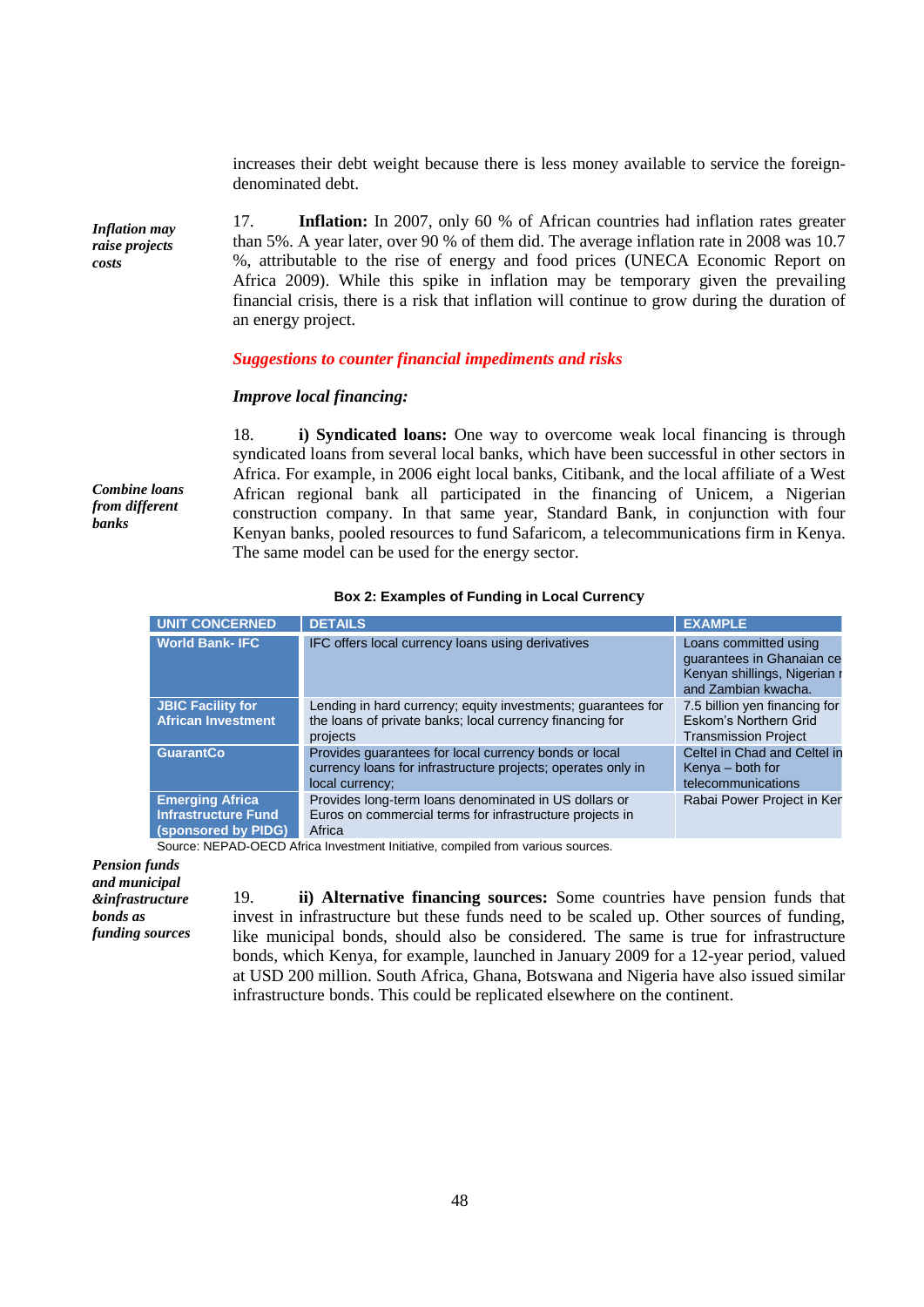20. **Expand and strengthen instruments that mitigate risk:** Box 3 outlines some risk mitigation instruments that are applicable to power investments in Sub-Saharan Africa.

**Box 3: Risk Mitigation Instruments Applicable to Energy Projects in Africa**

The World Bank provides Partial Risk Guarantees (PRGs) for interest payments in case a private investor defaults on, or delays, payment because of a regulator's failure to comply with the terms of a contract. A PRG for the Azito project in Cote d'Ivoire covered a number of risks, including payment obligations by the government of Cote d'Ivoire to private concessionaires and foreign exchange availability and convertibility.

IBRD offers weather risk management contracts, such as the one for Malawi to protect against the risk of severe drought. While these contracts have not been used for energy projects, they can be used to protect profits.

TCX—a special purpose fund created by donors, development banks, and international banks provides currency and exchange rate risk-management products to investors active in emerging markets, such as basic currency and interest rate derivatives

The World Bank and other development partners are utilizing the Global Index Insurance Facility (GIIF), a multi-donor trust fund linked with a specialized index-based reinsurance company that promotes index-based insurance in developing markets.

Source: Concessional Finance and Global Partnerships, June 2009; World Bank; Gridlines, Sept. 2006

21. **Reduce costs and losses:** Investing in technological upgrades is a way to lower the costs of producing energy. For example, improvements in national gas turbine design have made gas more competitive vis-à-vis coal. Also, smart grids – an energy delivery network that uses digital technology to transmit power to consumers – have the potential to make energy flows more efficient by reducing power outages for example. Investing in smart grids, as Ghana is doing for example, is one of the ways to leverage the private sector's technical expertise for a more efficient power system.

22. Pre-payment meters are a way to tackle non-payment for services. These prepayment meters and cards – which work much like "airtime" cards for mobile phones, have worked well in Namibia. Landys+Gyr, a private company, also introduced them in South Africa. They allow power-deprived households to be connected to electricity and to control supply according to budget.

# **III. Regulatory factors**

23. The problems besieging the power sector in Africa are not only financial, but regulatory. Regulations in the context of infrastructure means government-imposed "direct and indirect costs on the decisions or actions of enterprises". They comprise "the setting, monitoring, and enforcing of maximum tariffs and of minimum service standard controls over tariff structures, quality-of-service standards, the use of automatic passthrough and adjustment mechanisms, access conditions to networks, entry and exit conditions for participants, and investment obligations relative to existing and new customers.‖ (World Bank, Brown et al, 2006) Well-crafted rules governing the energy sector facilitate the work of private investors and forestall conflict between them and

*A number of multilateral risk mitigation instruments are available for a range of risks*

*Technological innovations reduce costs and improve efficiency*

*Pre-payment meters to tackle non-payment*

*Regulations in energy infrastructure*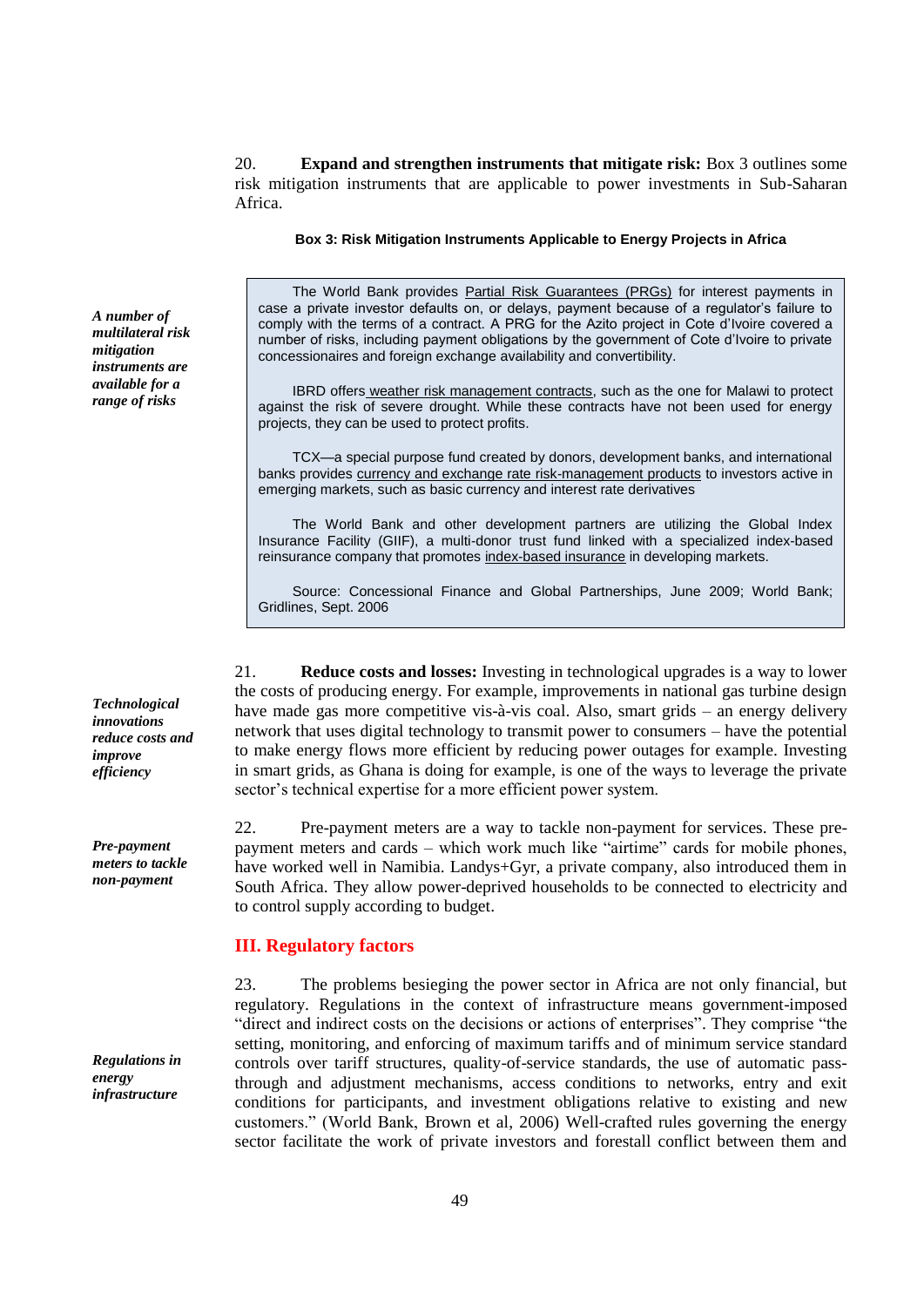public entities. But the regulatory environment in many African countries can be an obstacle to private sector investment in the energy sector.

24. By 2006, the reform process was underway, with many countries in Sub-Saharan Africa enacting power sector reform laws, SOE corporatization, regulatory oversight, allowing IPPs to operate and vertical unbundling (AICD Power Sector Database). But various problems remain. In some countries, the Board and Directors of regulatory agencies are both appointed by, and answerable to, the Minister of Energy. The agencies are therefore not independent in action. Most state utilities remain vertically integrated, with a dominant share in the generation market. Potential investors, knowing all this, may be discouraged from investing in the power sector.

## *Regulatory impediments to investing in the energy sector*

25. **Tenders, contracts and licensing:** It is quite common across the continent for calls for tenders to attract only a handful, or no, bids. This is true of Cameroon, which put its public utility, Sonel, up for a private concession, but the bidding process only attracted a single bid (Pineau, 2007). There are also many instances of tenders getting cancelled or postponed, which is irksome for interested private actors because they spend time and money preparing their bids.

26. **Procurement and hiring:** Some African countries put in place local procurement and hiring procedures that may hamper the operations of private companies. Procurement rules are often separate from the work of utilities and are often mandated by law.

27. **Tariffs:** Some countries set tariffs at the onset of a project, making it very unattractive to investors because they are not given the flexibility to recover costs by changing tariffs if need be in the future. Some governments subsidize certain industries at the expense of private consumers. In some countries, certain industrial pay low prices for their electricity compared to domestic and business users. It may be difficult for a private operator to reverse such subsidies in order to recuperate costs.

## *Risks associated with weak regulations*

28. **Breach in contracts:** A lot of the risks associated with weak regulations have to do with the upholding of contracts. By 2005, 47 % of the 30 contracts involving distribution businesses in Africa were no longer operational – it is 9% in other regions (Gridlines May 2007). Contracts are breached because utilities may not be able to keep their part of the agreement as circumstances change during the lifetime of a project. A private investor wants to be assured that they can raise tariffs in the event that costs increase, or change their procurement source if need be. Lastly, there is the risk of "regulatory creep", which arises when regulatory agencies overstep their formal mandate to assume more discretion over a private company's operations.

#### *Suggestions to counter weak regulatory environment*

29. **Utilities reform:** Unbundling – where generation, transmission and distribution are separated from each other - is a potentially effective way to increase opportunities for investment and pre-empt monopolies. Uganda fully unbundled its utility with great success. First, the government created a legal framework by establishing an Electricity Act, which removed the vertically integrated Uganda Electricity Board (UEB)'s

*Uncompetitive bidding processes*

*Regulatory reforms undertaken but incomplete*

*Tariffs are often set in an inflexible way*

*Breaches in contracts are common*

*Unbundling can be an effective way to manage utilities*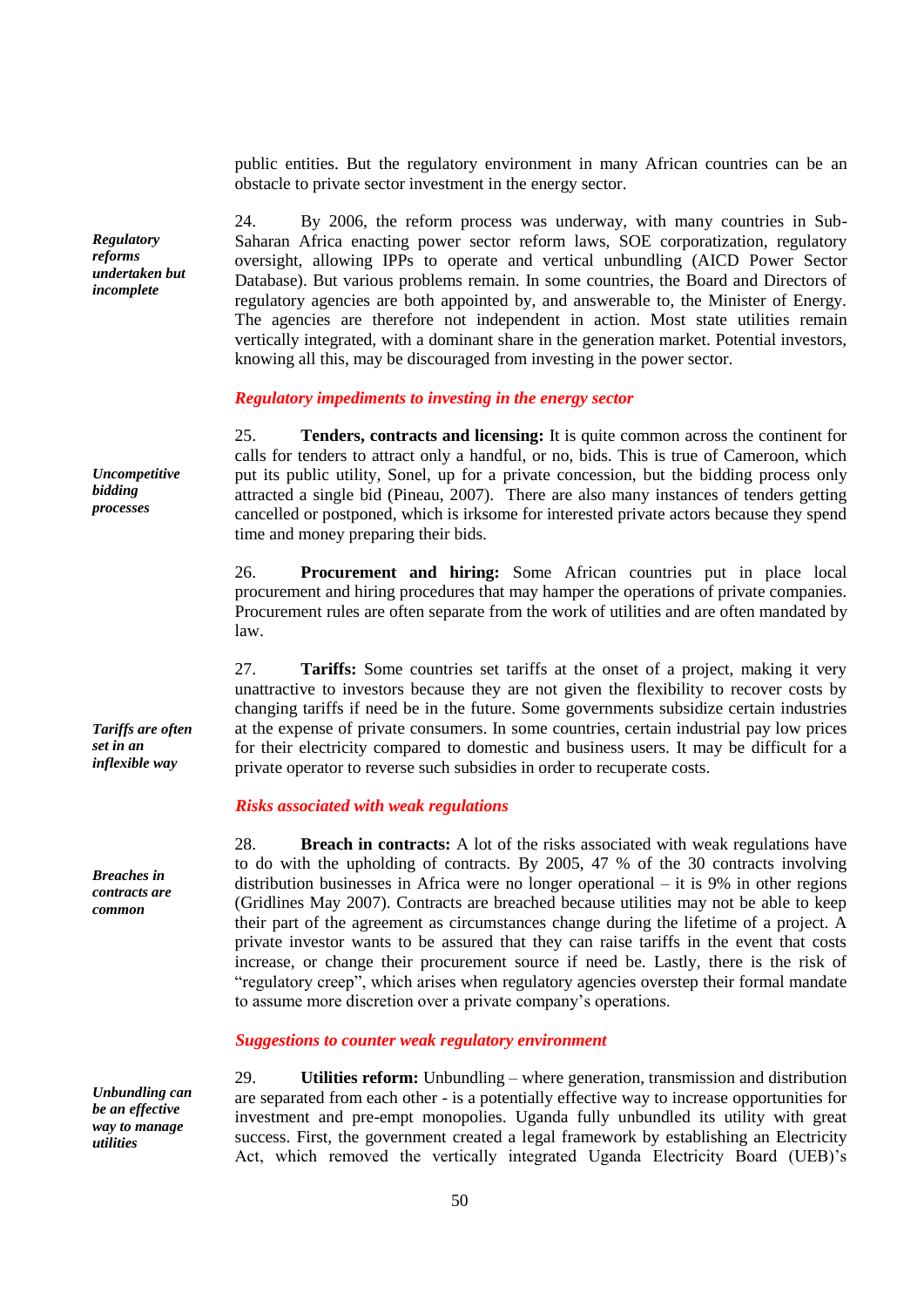monopoly and effectively unbundled it. Three new companies were created as a result, the Uganda Electricity Transmission Company (UETCL), the Uganda Electricity Generation Company (UEGCL) and the Uganda Electricity Distribution Company (UEDCL). The latter two were privatized through long-term concessions. The Electricity Regulatory Authority (ERA) was also established and was made responsible for issuing licenses, reviewing and approving tariffs, and establishing sector standards. Unbundling allows multiple players to make commercial decisions in a decentralised way and is an effective way to guard against discrimination by network operators in granting network access to third parties (OECD Infrastructure, 2007)

30. **Tariffs:** Tariff setting, enforcement and revisions are some of the major problems that come up in energy sector PPPs. One way to counteract these issues is to use multi-year tariffs (MYTs) with automatic adjustment clauses factored in for inflation and changes in cost. Uganda has successfully adopted MYTs in a deal with Umeme, a private distribution company. These tariffs should be made publicly available through government gazettes, utility websites, annual reports, and other public fora. Some countries have different levels of tariffs – for domestic usage, low voltage usage and high voltage usage, as in Tanzania's case, or for distribution, generation, transmission, isolated grid and feed-in tariffs as Uganda does. Tariffs should also reflect an appropriate profit margin that both parties can agree on at the beginning.

31. **Subsidies:** In order to address the tension between on the one hand keeping prices high enough to recover costs and on the other ensuring access to low-income consumers, governments may consider subsidies. There are several approaches: one is cross-subsidization, as in South Africa; another is giving subsidies directly to IPPs or utilities, as done in Ghana, Mali, Tanzania and Uganda; and a third option is "lifeline" tariffs, whereby the government supplies a limited quantity of electricity at a subsidized rate. Ghana, South Africa, Tanzania and Uganda have used this approach (Clark et al, 2005).

32. **Procurement tenders and licensing:** Procurement includes calls for tenders and signing of Power Purchase Agreements. Measures for the procurement process should be as clear and transparent as possible. Such measures include specifying any procurement limits and criteria, or giving incentives for private companies to comply. Zambia, for example, has Citizens' Economic Empowerment scorecards for companies based on whether they use local labour or inputs. When presented as an incentive, rather than an imperative, these types of scorecards can help governments meet indigenous empowerment goals while giving investors flexibility in their procurements. Another procurement solution is forward-sale contracts, where the public and private entities agree on the buying and selling of assets at defined times in the future. Coverage targets should also be considered for the supplier. Publicly-owned utilities in Ghana, Kenya (see Box 4 below) and Zimbabwe have effectively used these kinds of coverage targets with private companies.

#### **Box 4: Kenya Power Contract**

| <b>Manitoba Hydro and Kenya Power and Lighting Company</b><br>A two year management contract was signed between Manitoba Hydro, a Canadian-based<br>private company, and the Kenyan utility, Kenta Power and Lighting Company (KPLC). The<br>contract specified the roles and requirements of the private actor and the public utility:<br><b>MIH</b> would: |                                                                         |  |  |
|--------------------------------------------------------------------------------------------------------------------------------------------------------------------------------------------------------------------------------------------------------------------------------------------------------------------------------------------------------------|-------------------------------------------------------------------------|--|--|
| i) have complete management authority<br>iii) carry out various studies to improve operations and technical capacity of the utility<br><b>KPLC would:</b><br>i) connect 300,000 new customers<br>iii) improve the quality of power supply to consumers                                                                                                       | ii) provide key staff to the utility<br>ii) reduce systems losses by 4% |  |  |

*Set tariffs so they account for changes and reflect an appropriate profit margin* 

*Subsidies may help increase access to energy*

*Give incentives and set contracts for procurement procedures*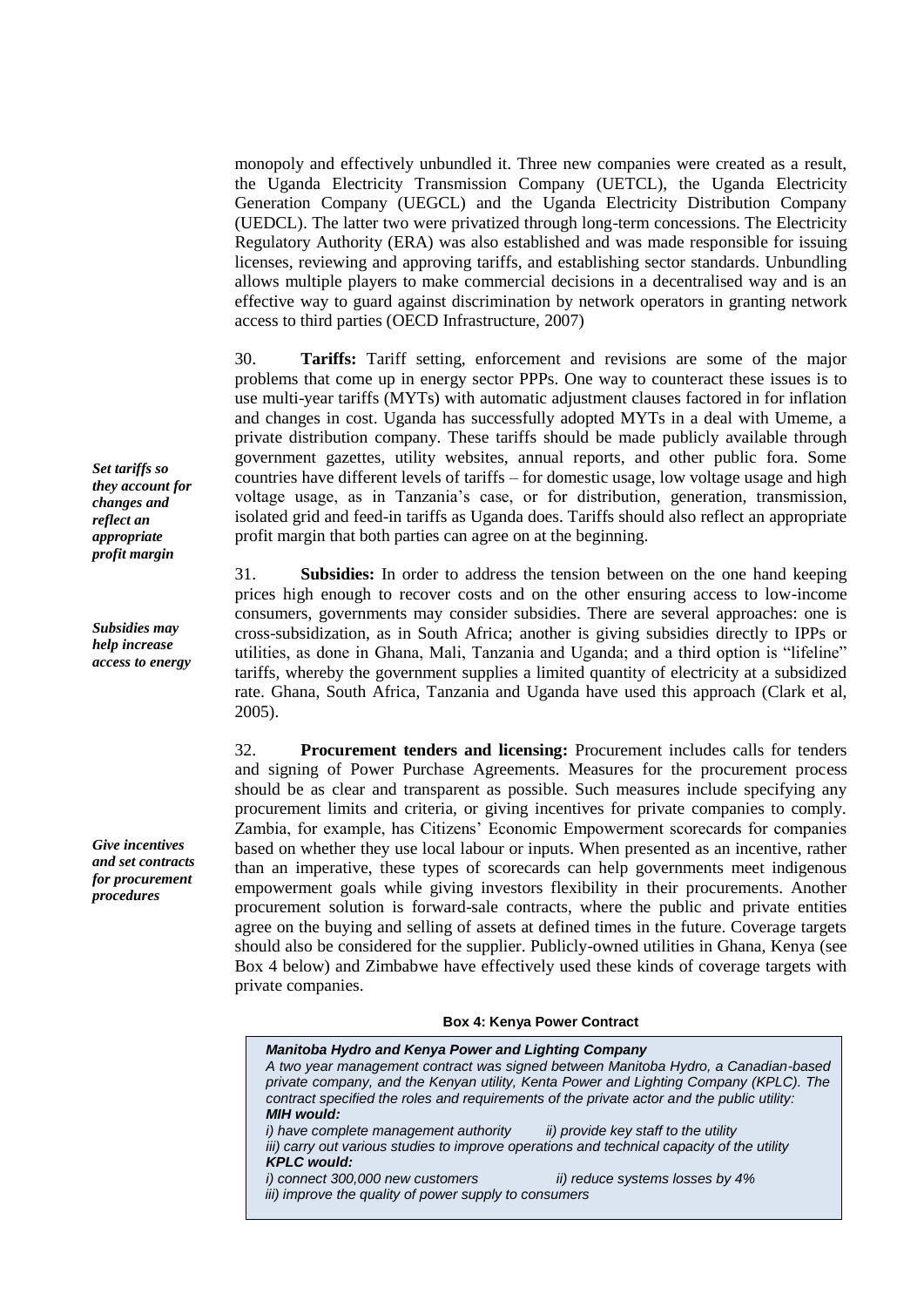*Transparency in tenders and PPAs*

*Off-take agreements contain stipulations*

*Institutions are weak and not well coordinated*

*Lack of skills for handling PPPs*

*Too many bodies dealing with the power sector.* 

33. **Power Purchase Arrangements:** Tenders should be publicized and closedbids avoided to ensure transparency. A formal reporting system that allows private companies to track the progress of their bids should be put in place. As for Power Purchase Agreements (PPAs), they should define the quantity, schedule and conditions for delivery by the private entity and payment options and schedule by the government buyer. The agreement should similarly outline the consequences for missed targets. The metering system, and the sharing of responsibilities for installation and maintenance of the meters, must also be included in the PPAs.

34. **Off-take agreements:** Off-take agreements are a potentially effective means of hedging against regulatory risk. The government agrees to buy electricity from private operators at pre-determined stipulations over a number of years. A strong off-take agreement includes a force majeure clause, which is a contractual provision outlining the consequences if performance becomes impossible, as a result of an event that the parties could not have anticipated or controlled, such as civil strife or extreme weather events. These agreements ensure that operators have enough money to service their debts and to operate their systems.

# **IV. Capacity factors**

35. **Weak Public Institutions:** One of the problems with attracting private actors to the African energy sector is the weakness of public institutions. For example, recent econometric analysis by the World Bank showed that the likelihood of project cancellation increases by nine percentage points in Sub-Saharan Africa, and even more if a private foreign company is involved. The authors explain that project cancellation rates may be higher in SSA because of weak institutional capacity (Harris, Pratap, 2009) Indeed, many governments do not have much experience dealing with infrastructure projects or with PPPs, and the few institutions that do deal with energy investments often face many constraints. An energy project may cross multiple jurisdictions within the same country and many often cross borders but sub-national bodies and regional institutions are not systematically well coordinated. Appendix 1 shows the complexity of a typical PPP project.

## *Capacity impediments*

36. **Lack of skills:** PPPs can be quite complex but few government officials and civil servants have the requisite skills for dealing with them. There is also a lack of skills in handling international competitive bids and negotiating and enforcing contracts. Having skilled and experienced government staff working on PPPs is important because private investors will feel more confident if there are people in the government who have experience working with the private sector, or who are experts in the energy infrastructure field.

37. **Bloated government structure:** In some countries, there are multiple government bodies dealing with the energy sector. In addition to the Ministry of Energy, which deals with electricity policy, there may be regional power authorities, a regulatory commission, the state utility and component arms, an energy commission or an energy foundation. If all these institutions are not well coordinated, there is likely to be discord and unnecessary replication of functions.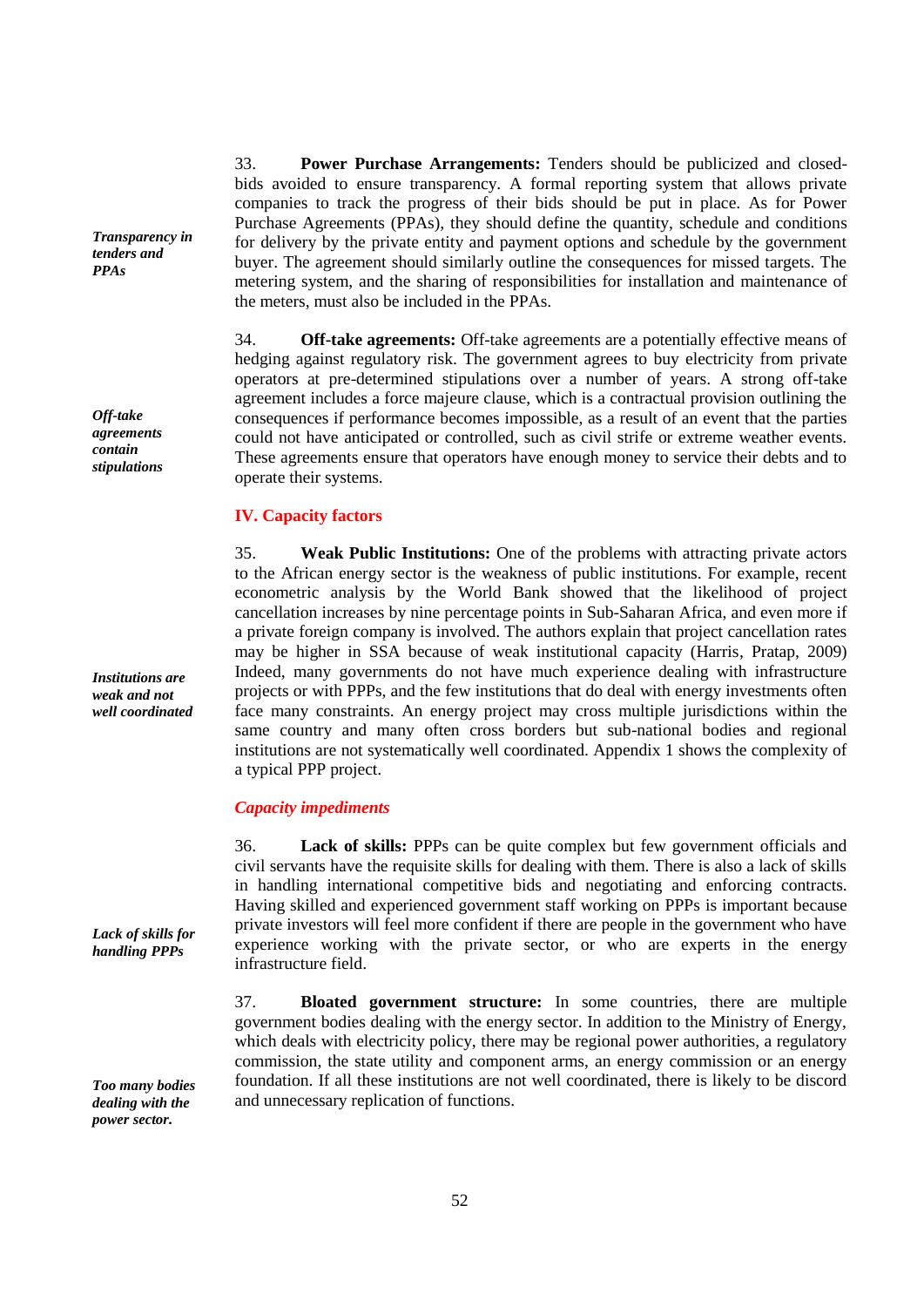*Legal complexity and lack of enforcement*

*Political leaders not engaged enough*

*Risk of changed policies or expropriation*

38. **Weak legal and judicial systems:** Energy projects can be legally complex but in some countries, legal institutions and organizations are unable to handle such complexity, having little experience with such work or few lawyers with professional training in infrastructure or energy contracts and laws. Law enforcement is also quite weak. Utilities collect only 70% to 90% of billed revenues, and distribution losses from illegal connections can be as high as 40% of total losses. Vandalism is often unpunished, and the police forces do little to enforce any rules against it.

39. **Lack of political will:** In a lot of African countries, the enthusiasm of the 1990s for private sector reforms has waned. In some countries, there is little cognisance of the need for measures to tackle the energy capacity and funding gap. Some government departments do not pay their electric bills, which can undermine reform efforts for the power sector. There also needs to be a major effort to educate the public on the importance of conserving power and being responsible consumers. Unpaid municipal bills, for example, are a major problem in many countries.

## *Capacity risks*

40. **Policy and expropriation risks:** One capacity risk is that, because there is no long-term power sector planning within ministries, there is an element of unpredictability from ministries and national legislations, especially due to the lack of coordination among ministries and different bodies dealing with energy. Similarly, there is the risk of policy change from one government to another, or taxation or regulatory changes over oil and gas prices. The risk is heightened by the lack of a coherent policy framework, such as a White Paper for the power sector in most African countries. Nationalisation or expropriation represent another risk.

# *Suggestions to enhance capacity*

41. **Skills-building in public sector:** The South African Treasury Department has created a special PPP unit that provides technical assistance to local governments, districts and municipalities. For example, the unit has a project development facility which provides municipalities that lack the capacity to deal with PPPs with a paid project officer who manages the process on their behalf. The Treasury has also published a *PPP Manual and Standardised PPP Provisions* guide for PPP projects. Malawi also has a PPP unit, which is funded by the World Bank.

42. Some governments do not have the means to create a PPP unit. In those cases, it is worthwhile to identify and retain individuals who have worked on PPP projects before so that they constitute a pool of specialists and skilled staff who can be asked to work on power projects as they arise. Regionally, the SADC Banking Association's PPP Capacity Building Programme is an example of how skills-building in the public sector can be coordinated across different countries (see Box 5). At the 2009 African Development Bank annual meeting in Senegal, the ICA agreed to establish a task force with project developers and legal experts to draft a model power-purchase agreement. (ICA Press Release, 13 May 2009)

*Include PPP units in government agencies and create training programmes at regional level*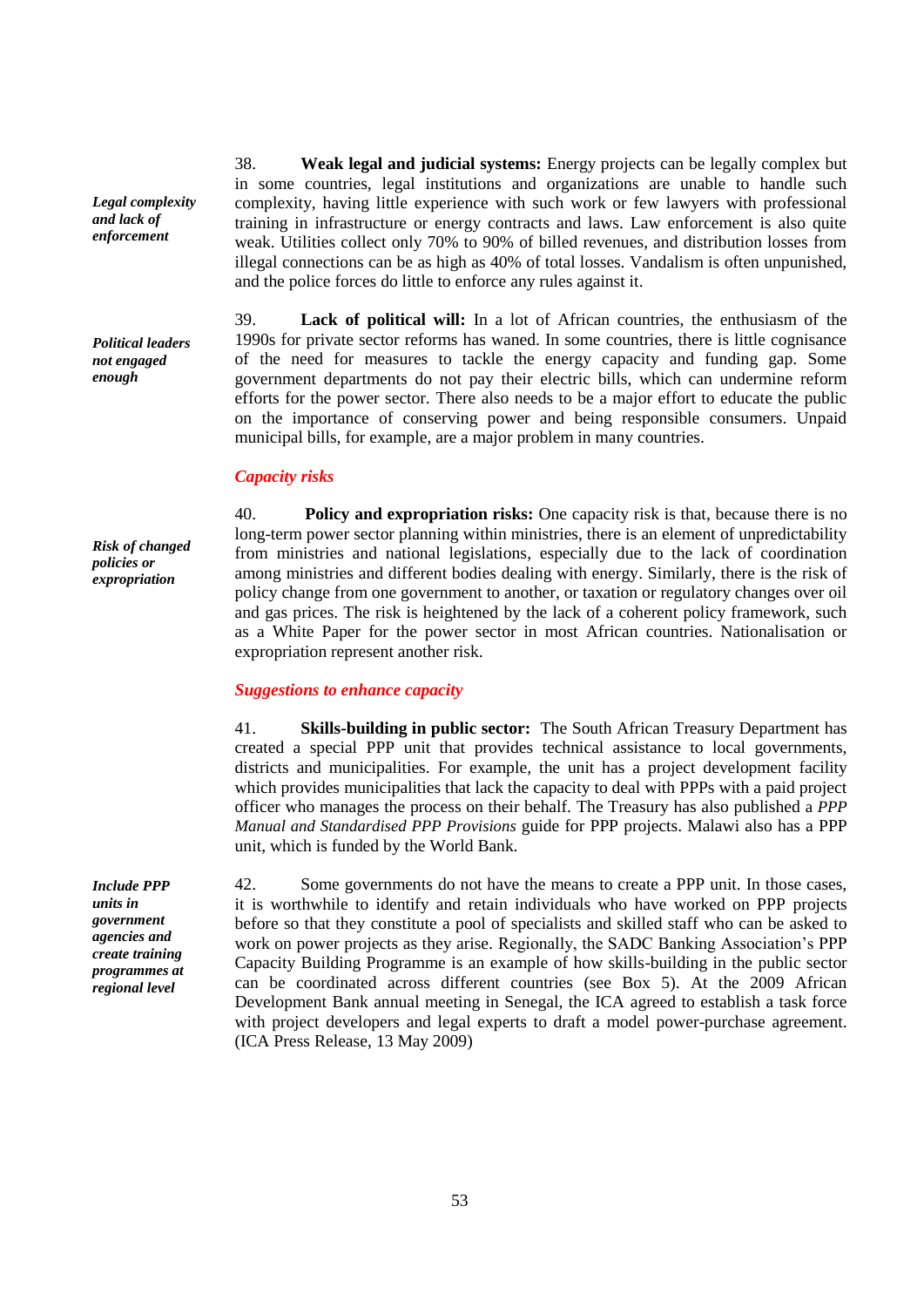## **Box 5: SADC Banking Association**

The SADC Banking Association's PPP Capacity Building Programme has carried out training in PPPs in Mozambique, Botswana, Tanzania and Mauritius. It also reviewed the institutional and regulatory environments with regards to PPPs in those countries. They organized a six-week online training programme on PPPs for both government officials and the private sector on designing and monitoring PPPs. The training programme covered project appraisals, feasibility studies, project finance, investment analysis, procurement processes, contract management and communication and stakeholder relations. They also conduct institutional and regulatory studies on a voluntary basis. However, capacity building services have not been extended to all members of the SADC Banking Association because they decided it was best to focus on potentially successful cases. Extending the service was also considered too capital intensive. The programme could consider scaling up and including other countries to increase its impact.

Source: South African National Treasury; quoted in Working Together: Assessing Public-Private Partnerships in Africa

43. **Judicial initiatives:** Instead of relying on local courts to adjudicate cases between private actors and public entities, it is possible to outsource dispute resolution to qualified legal professionals and energy experts who can form an expert panel. The panel can either replace the regulator to undertake price reviews for a period of time or serve as an appeals body for decisions made by the regulator. Ideally, the panel would have three members: a chairperson to manage the process; a technical member to handle operations of power companies, investment planning and costing; and a financial member to oversee financial modeling, accounting systems and project finance (Balance, Shugart 2005). Regional bodies must also incorporate dispute resolution into their power pools, as ECOWAS did for the West Africa Power Pool (Brainch, 2006).

44. **Outline policy:** There needs to be clear energy policy and legislation outlining power sector planning and delineating responsibilities among government agencies for planning, bids, contracts, licensing and so on. Lagos state in Nigeria offers an example of how such policy can be crafted, with the Lagos State Roads, Bridges and Infrastructure Development Board Law (Private Sector Participation Law) in 2005, the first PPP law in Nigeria. Governments should come up with policy statements on PPPs and on the energy sector – some countries have released White Papers, for example South Africa, while Malawi has set out the National Energy Policy as part of the country's Vision 2020 and Poverty Reduction Strategy. One study recommends certain measures to include in power sector planning<sup>5</sup> including:

- Set a reliability standard for energy security;
- Have detailed supply and demand forecasts;
- Have a least-cost plan with alternative scenarios;
- Clarify how new power generation will be split between the private and public sectors;
- Outline bidding and procurement processes for new builds;
- Vest procurement and planning in one empowered agency to facilitate implementation; and
- Consider contingencies such as droughts (Eberhard, Gratwick 2008).

*Consider expert panels for resolving disputes*

*Laws and policy statements should be crafted*

<sup>5</sup> The IFC recommends setting out "*core principles* (based on international best practice) in framework legislation and to use administrative rules to set out more *detailed law* that may respond in a logical and consultative way over time to inevitable changes in policy and the market.‖ (*IFC, Attracting Investors to African PPP*).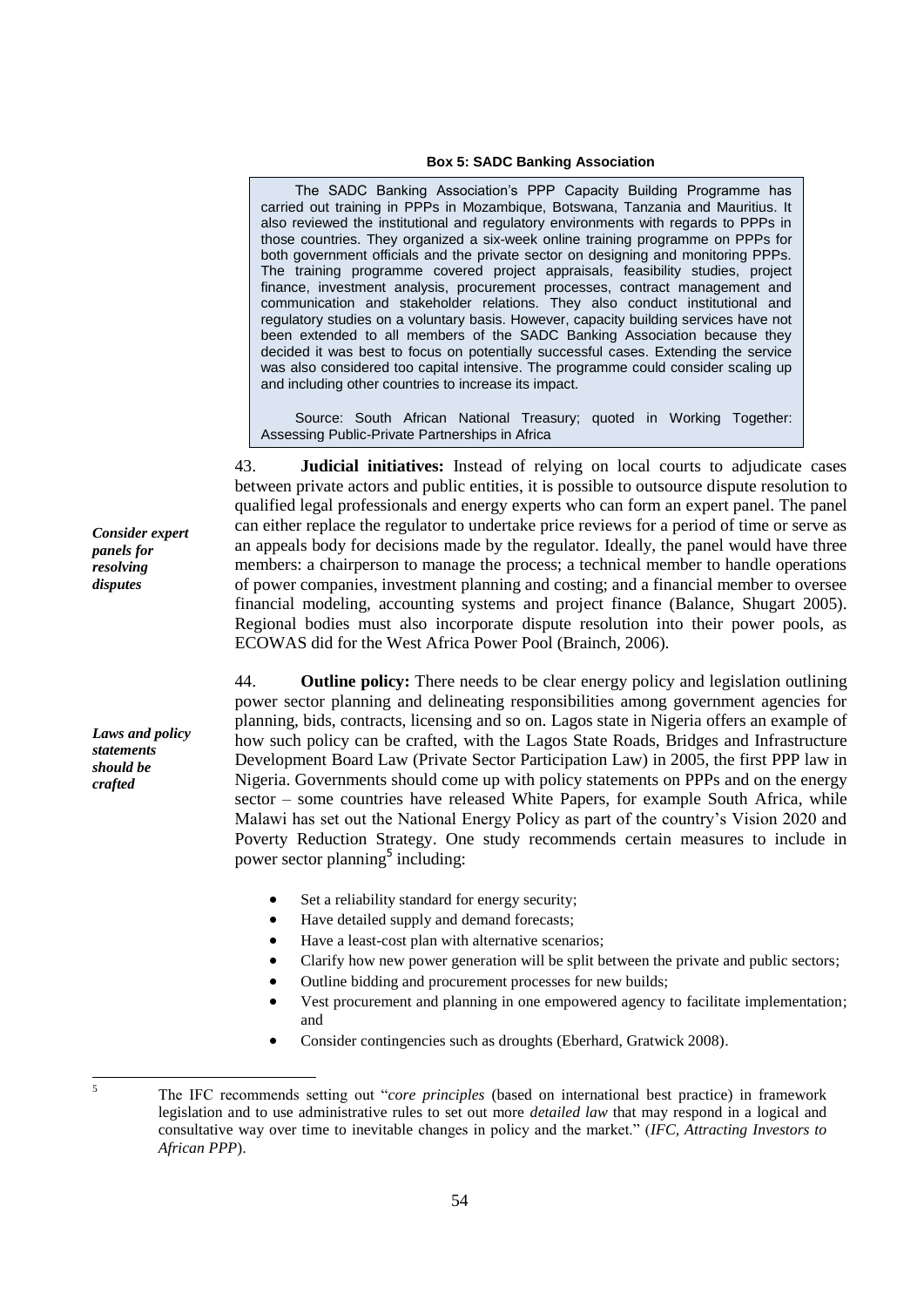45. **Better coordination among national and regional entities:** Many projects cross borders or jurisdictions within a country. It is important to harmonize the legal and regulatory frameworks in these entities. If a project is multinational, the host government should offer to help with the legal complexities and processes. The host government should also handle any jurisdictional issues on behalf of the private actor. As for development partners, it might be worthwhile to establish regional PPP Facilitation Units in development finance institutions (DFIs).

46. **Strengthen guarantees against political risk:** The World Bank and some national export credit agencies offer political risk guarantees. Some countries have offered sovereign guarantees, eg Tanzania for IPTL; Nigeria for AES Barge, Cote d'Ivoire for Azito and Ghana for Takoradi II.

47. **Political support:** Above all, it is important for political leaders and institutions to signal their support for private sector investment. This is especially important because for the most part, regulatory systems in Africa are still quite weak. Government agencies should pay their bills on time and in full to signal to investors their commitment to tackling problems in the power sector. Another form of political support is ethics codes. Benin adopted such a code in 1999, requiring government officials and private bidders to commit to abstain from corrupt practices such as paying or accepting bribes during the bidding process and the implementation of the contract thereafter.

48. Internationally, at a meeting in Rome in May 2009, G8 energy ministers as well as ministers from Algeria, Egypt, Libya, Nigeria, Rwanda and South Africa among others, issued a statement recognizing that energy poverty is a problem in Africa. They called for the creation of an Expert-Level Working Group on energy poverty in Africa that would aim to increase policy-making capacity; focus on PPPs in the provision of energy to the poor; and build private sector clean energy business in Africa. The Working Group will include a broad range of stakeholders report on its activities at the next G8 summit in Muskoka, Canada, in 2010.

## **V. Conclusion**

49. Energy infrastructure plays an important role in African economies and is critical for development. However, as this paper points out, there are many reasons why energy projects encounter problems. By implementing reforms and learning from best practices, African governments and their development partners can take solid steps towards resolving Africa's power crisis. Improving incentives for private investors should be a key part of any strategy for catalysing investment in the sector. These initiatives not only help to close the demand-resources gap and to improve the management of services in the energy sector. They also contribute towards long-term improvements in Africa's overall investment environment.

*Harmonise policy frameworks across different jurisdictions*

*Adopt ethics codes and lead by example*

*International support for fighting energy poverty*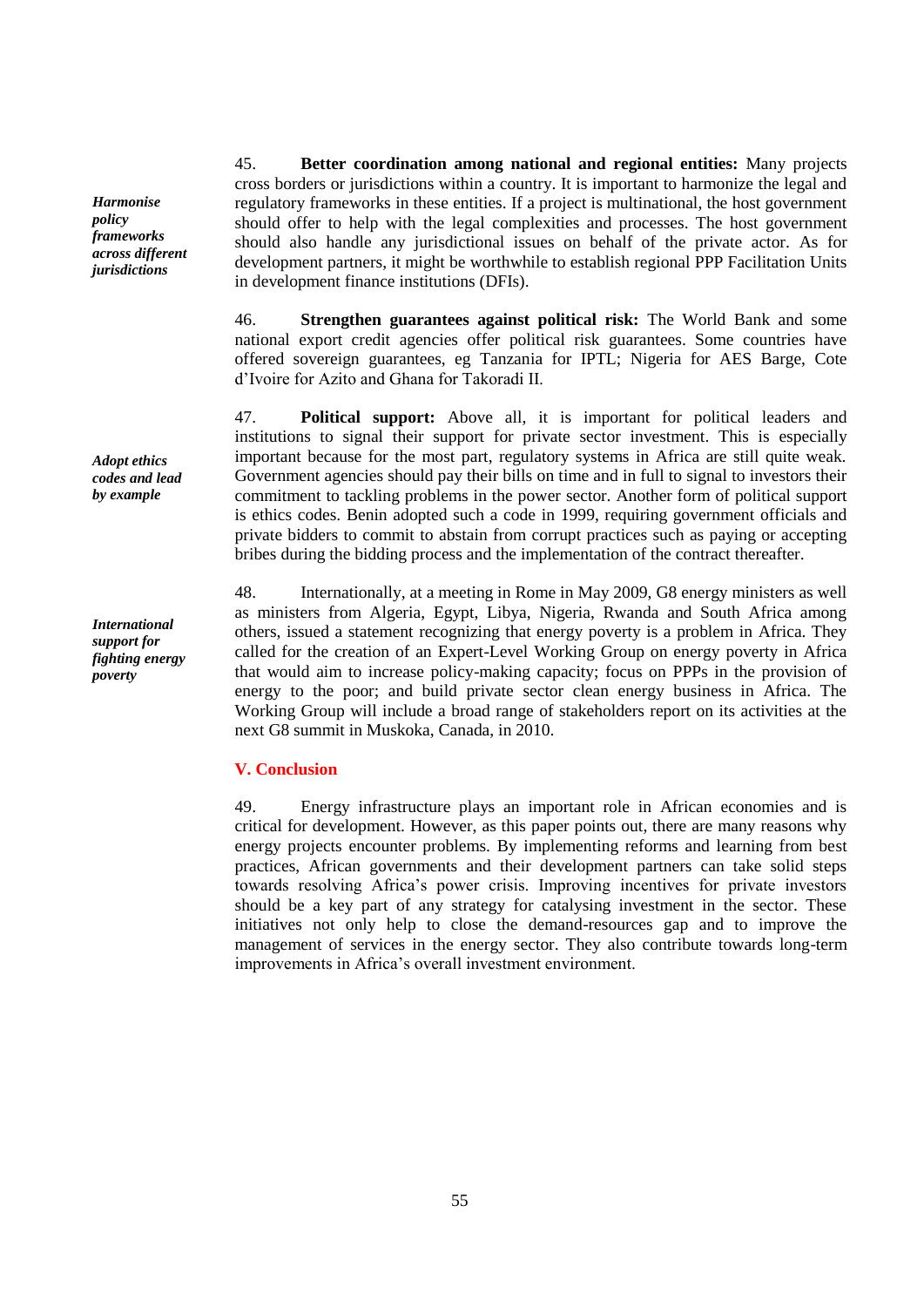# **ANNEX**

## **ANNEX 1: PPP PROJECT CYCLE**

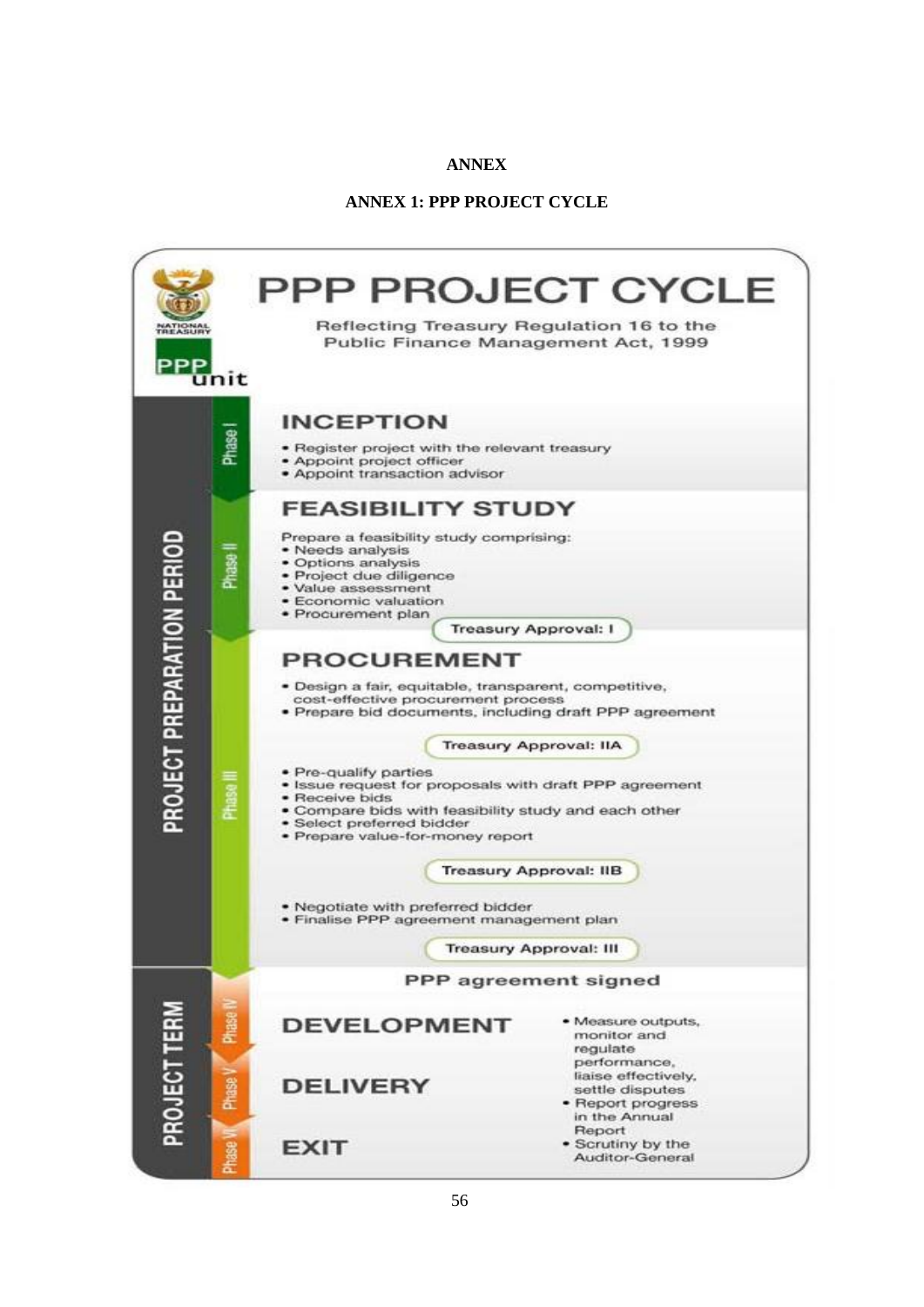# **ANNEX 2: KEY PHASES OF THE PUBLIC PRIVATE PARTNERSHIPS PROJECT PROCESS**



Source: Attracting Private Investors to African PPPs

# **ANNEX 3: ANALYSIS OF ECONOMIC AND PRODUCTION SECTOR ODA TO AFRICA SINCE 1990**

*As a percentage of total sector-allocable ODA, 3-year average commitments*



Source: Africa -Development Aid at a Glance, 2009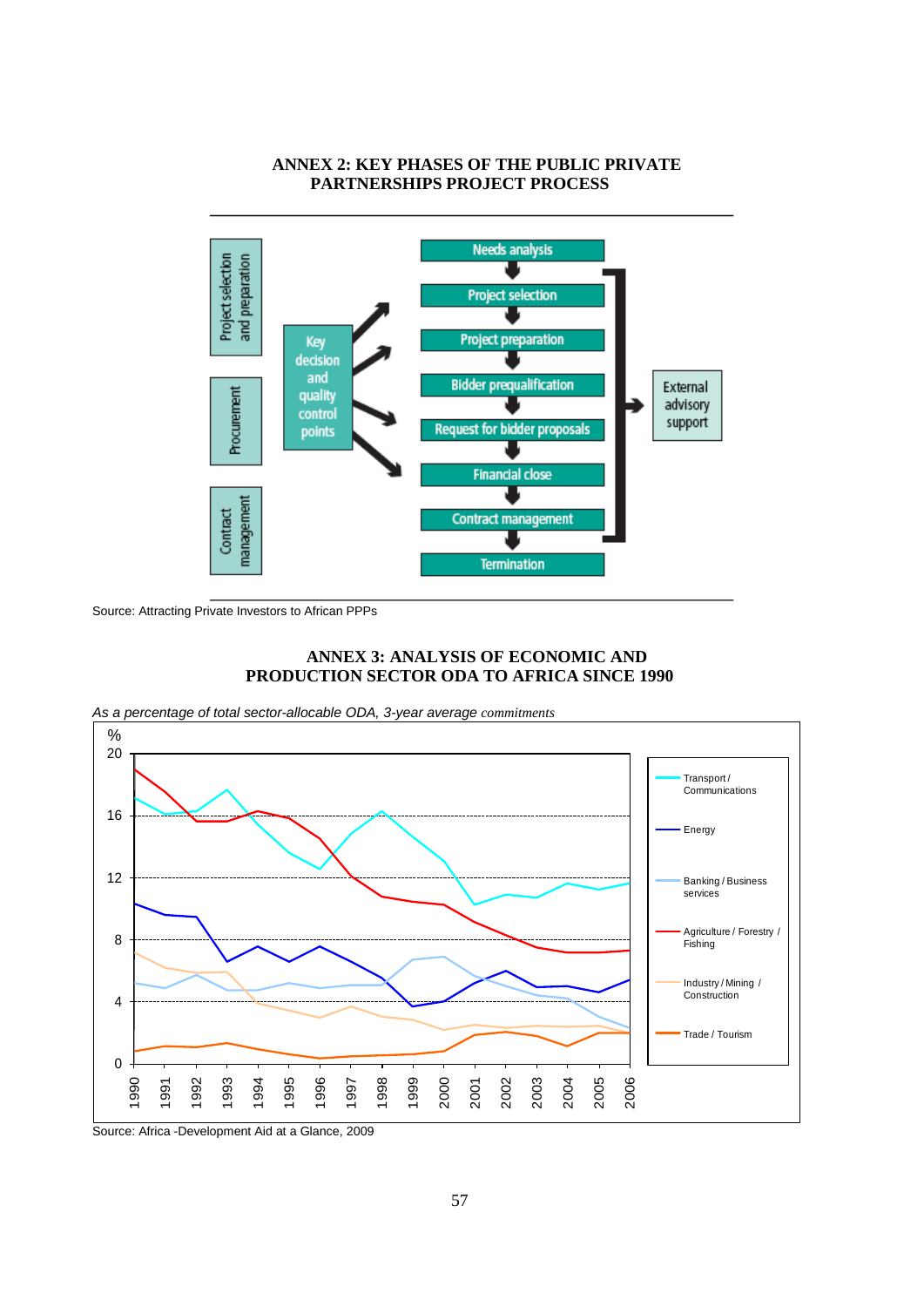# **BIBLIOGRAPHY**

- *Regional Economic Outlook, Sub-Saharan Africa*; IMF World Economic and Financial Surveys; October 2008; <http://www.imf.org/external/pubs/ft/reo/2008/AFR/eng/sreo1008.pdf>
- *Problems and Prospects for Hydropower Development in Africa*; E.A.K. Kalitsi for Workshop for African Energy Experts; UN Energy; June 2003
- Africa Infrastructure Country Diagnostic; *Africa's Infrastructure: A Time for Transformation, Sectoral Snapshots*; May 2009
- Infrastructure Consortium for Africa, Website:
- *Factsheet: the World Bank and Energy in Africa*; World Bank website, last accessed August 17, 2009: [http://web.worldbank.org/WBSITE/EXTERNAL/COUNTRIES/AFRICAEXT/0,,contentMDK:219](http://web.worldbank.org/WBSITE/EXTERNAL/COUNTRIES/AFRICAEXT/0,,contentMDK:21935594~pagePK:146736~piPK:146830~theSitePK:258644,00.html) [35594~pagePK:146736~piPK:146830~theSitePK:258644,00.html](http://web.worldbank.org/WBSITE/EXTERNAL/COUNTRIES/AFRICAEXT/0,,contentMDK:21935594~pagePK:146736~piPK:146830~theSitePK:258644,00.html)
- *Private Sector Participation in Infrastructure*; Afeikhena Jerome; APRM Secretariat; September 2008
- *Africa - Development Aid at a Glance*, OECD DCD 2009
- *Africa's Private Sector: What's Wrong with the Business Environment and What to Do About It*, Vijaya Ramachandran, Alan Gelb, and Manju Kedia Shah; March 2009; Center for Global Development
- *Electricity Sector Reform in Africa: key lessons and emerging trends*; Journal of Cleaner Production, 15: 2007; Desta Mebratu and Njeri Wamukonya; United Nations Environment Programme (UNEP),Regional Office for Africa
- *Africa Power Reform and Prices Presentation* by Tjaarda P. Storm Van Leeuwen, Vivien Foster, Maria Shkaratan; Energy Week, March 31-April 2, 2009; World Bank, Washington, DC)
- *An Analysis of Independent Power Projects in Africa: Understanding Development and Investment Outcomes*; Anton Eberhard and Katherine Nawaal Gratwick; Development Policy Review, 2008, 26 (3)
- *International Energy Outlook 2009*, International Energy Agency <http://www.eia.doe.gov/oiaf/ieo/electricity.html>
- *Attracting Investors to African PPPs; Infrastructure Consortium for Africa (ICA) and (PPIAF); 2008)*
- *Deregulating the electricity industry in Nigeria: Lessons from the British reform; Socio-Economic Planning Sciences*; Marilyn Chikaodili Amobi; Vol. 41, issue 4, 2007
- *Making Africa's power sector attractive to private investment now "more important than ever"*, ICA Press Release, 13 May 2009; [http://www.icafrica.org/en/news/article/view/press-release-making](http://www.icafrica.org/en/news/article/view/press-release-making-africas-power-sector-attractive-to-private-investment-now-more-importa/)[africas-power-sector-attractive-to-private-investment-now-more-importa/](http://www.icafrica.org/en/news/article/view/press-release-making-africas-power-sector-attractive-to-private-investment-now-more-importa/)
- *Financing Infrastructure in Africa: How the Region can attract more project finance*; Stephan von Klaudy, Geeta Kumar, Robert Sheppard; Gridlines Note 13, September 2006;